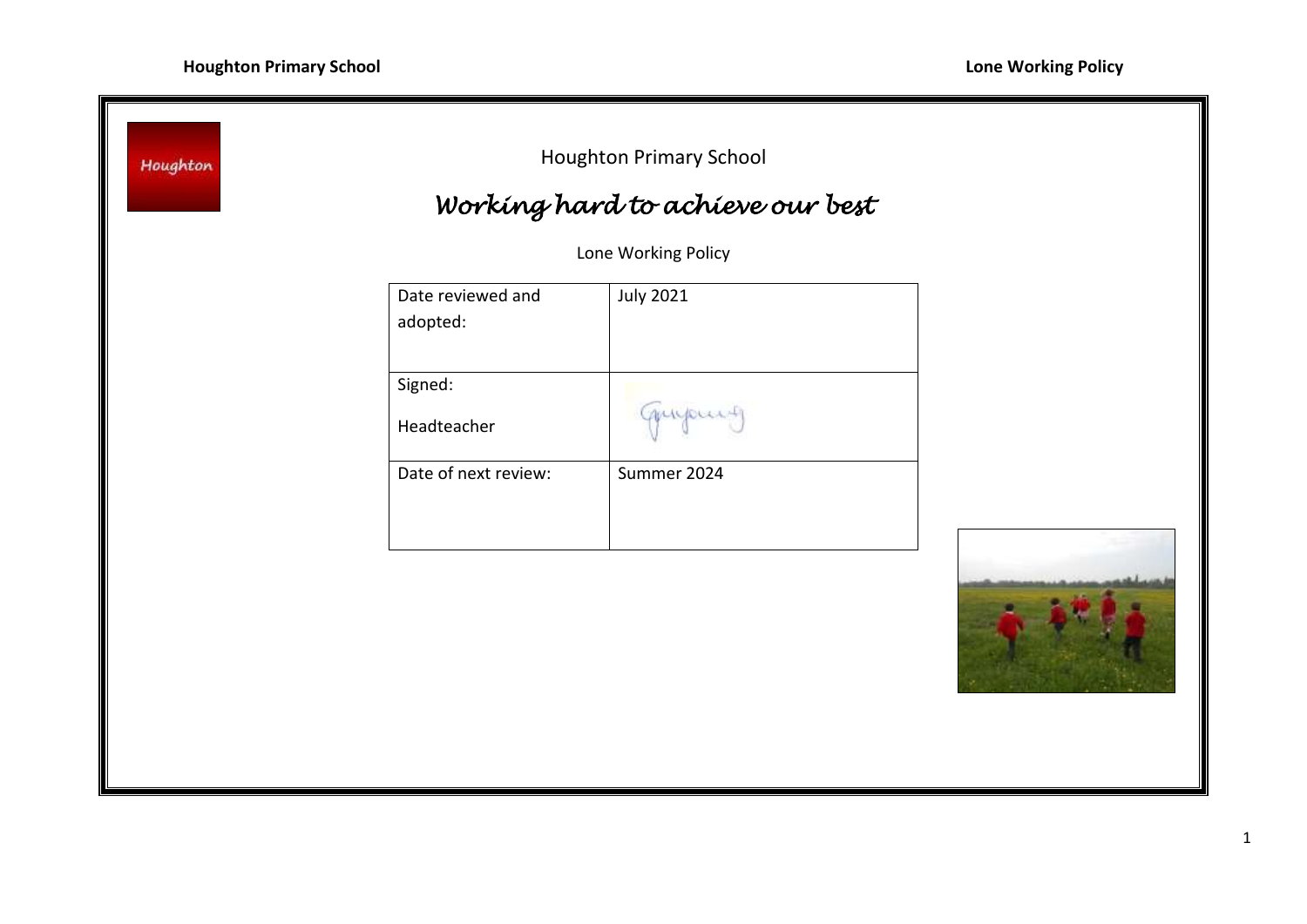## **Houghton Primary School Lone Working Policy**

The Governing Body of Houghton Primary School is committed to ensuring staff, volunteers and contractors enjoy a safe working environment. It is recognised that there are occasions when teaching, support, administrative, grounds, caretaking or cleaning staff may be required, or choose, to work alone or in isolated situations. This however may introduce risks for a normally non-hazardous work activity.

### **Categories of lone workers**

Within Houghton Primary School a lone worker will most probably fall within one of the following categories:

- Those who work in an otherwise unoccupied part of the building
- Those who work in an isolated part of school grounds
- Those responding to an alarm call out after normal school hours
- Those who come into school to work during school holidays and weekends (on their own).

# **Definition of Lone Working**

Where staff are engaged in work (either outdoors or indoors) where there are no other people who could reasonably be expected to come to their immediate aid in the event of an incident or emergency. This includes staff attending the site out of hours e.g. when called out during an emergency.

It also includes staff working alone with children in a situation which could place them and/or the child at risk.

### **Risk Assessment**

It is the responsibility of the Headteacher to ensure that Risk Assessment is undertaken and that members of staff are aware of the content of this as well as the risks of Lone Working. Hazards identified will be evaluated by the Headteacher for the likelihood of the hazard causing harm. Measures will be introduced if the assessment shows that existing precautions are inadequate to eliminate or adequately control the hazard. The risk

assessment will be subject to review to ensure it is relevant and current to the workings of the school.

Contractors will be given the opportunity by the School Business Manager or Caretaker to complete a Lone Working Risk Assessment as necessary and receive the appropriate Health and Safety information.

### **Controls**

Only teaching staff, school caretaker, Phoenix Club senior staff and the Pre-School Leader have keys to access the grounds and buildings outside of normal school hours. They do so after being briefed by the headteacher and at their own risk.

The experience and training of all staff and the activities to be undertaken will be taken into consideration before allowing lone working. Lone workers must be considered capable of responding correctly in an emergency situation by the Headteacher and/or Headteacher. Whenever possible it is recommended that staff work with a colleague.

Staff should not enter the school premises if there are signs of intruders but are advised to immediately call the police.

Staff should activate the door security system and lock the front entrance and all external doors when lone working and ensure that areas of the school not in use are kept secure. Staff must not place themselves in danger by challenging intruders or vandals but should call the police for assistance.

Staff should not work alone if they have medical conditions that might cause incapacity or unconsciousness.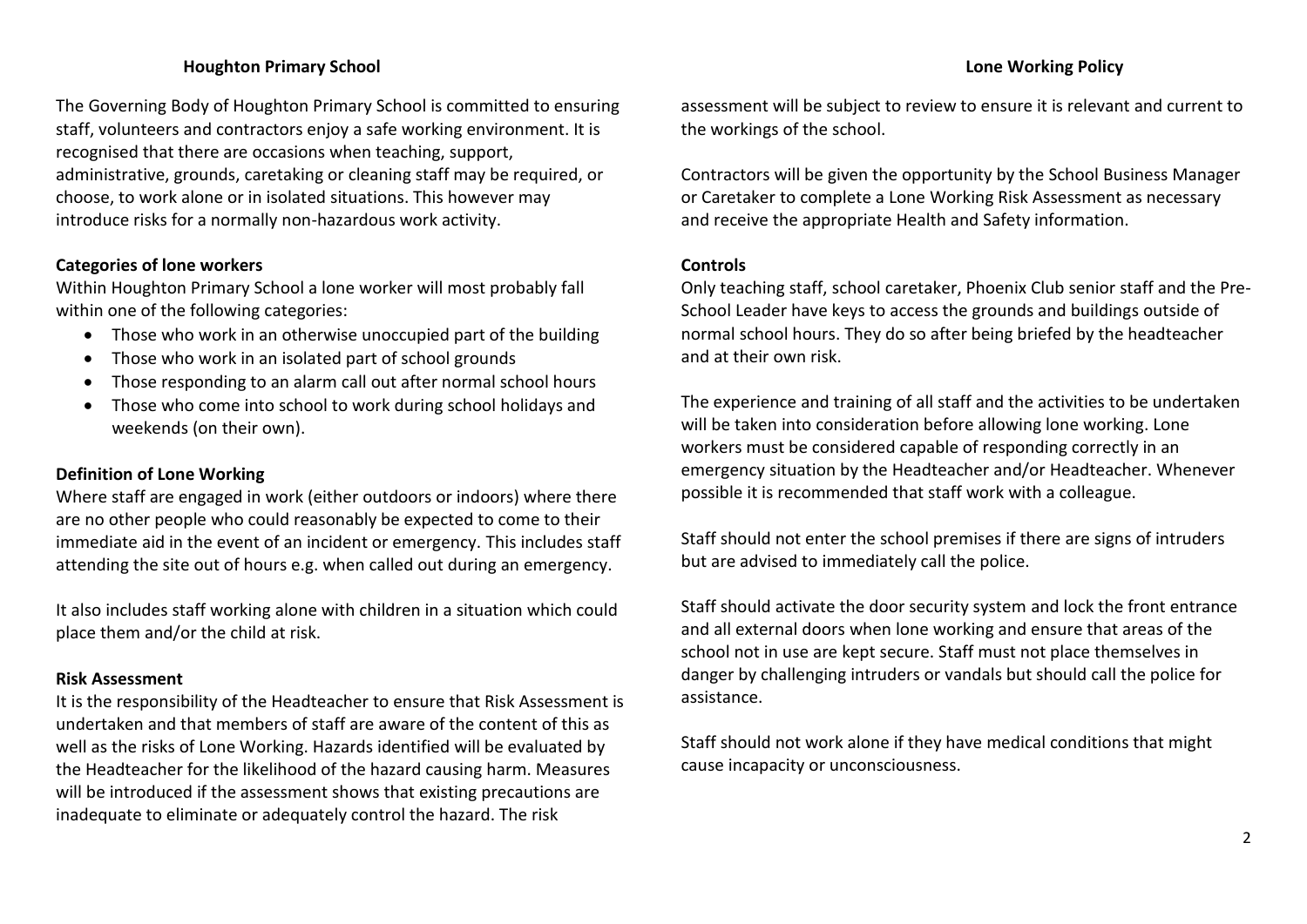### **Houghton Primary School Lone Working Policy**

All lone working staff should establish their own checking in and out system with family, friends or work colleagues.

It is not normally practicable for the Headteacher or other line managers to periodically visit and visually monitor people working alone. Staff will receive information and/or training to help ensure they understand the risks associated with lone working and to minimise these risks.

Staff have a responsibility for making themselves familiar with and following the school's safety procedures and location of safety equipment.

Contractors should have access to their own first aid kit suitable for treating minor injuries.

Whilst the school telephone handsets are wireless, the telephone reception is not guaranteed throughout the building or in the school grounds. The only guaranteed area the wireless handsets work is in the immediate vicinity of the school offices and the school kitchen. If staff rely on mobile phones they must ensure that their network has good reception within school. Although phones can give extra reassurance, they do not provide complete protection and staff should still be alert for their own personal safety at all times.

In the situation where two or more people are working in isolated areas of an otherwise unoccupied building, personnel should keep each other informed about their movements.

Lone workers should not undertake activities that involve the handling of money, working at height, any task that has been identified as medium or high risk or which are potentially hazardous given their own level of experience and the nature of the task. Staff working at height in an

isolated building must follow Houghton Primary School Working at Height Procedures (see risk assessment).

All school personnel are reminded about the importance of maintaining a healthy work/life balance and the school does not advocate working in the building in the evening or at weekends.

There are safeguarding risks associated with some forms of lone working. All adults must comply with the school's Code of Conduct for All Adult, particularly with regard to transportation of pupils, working in one-to-one situations and when meeting pupils. This includes meetings off-site and transportation of pupils. They must also abide by the school's Protocol for Children Not Collected from School.

### **Reporting**

It is the responsibility of all school personnel and contractors to adhere to the lone working procedures and to report any difficulties, failure of equipment or general concerns on health and safety to the Headteacher and/or the school Business Manager.

It is the responsibility of all adults to apply the Whistle-blowing Policy in situations where safeguarding is in question.

If members of staff fail to follow procedures designed to protect their safety or the safety of others, including children, this could result in a disciplinary matter. This will also be taken into consideration for members of staff in the case of injury as failure to follow procedures could be regarded as having contributed to their injury and any compensation claims for damages or unfair dismissal may be reduced accordingly.